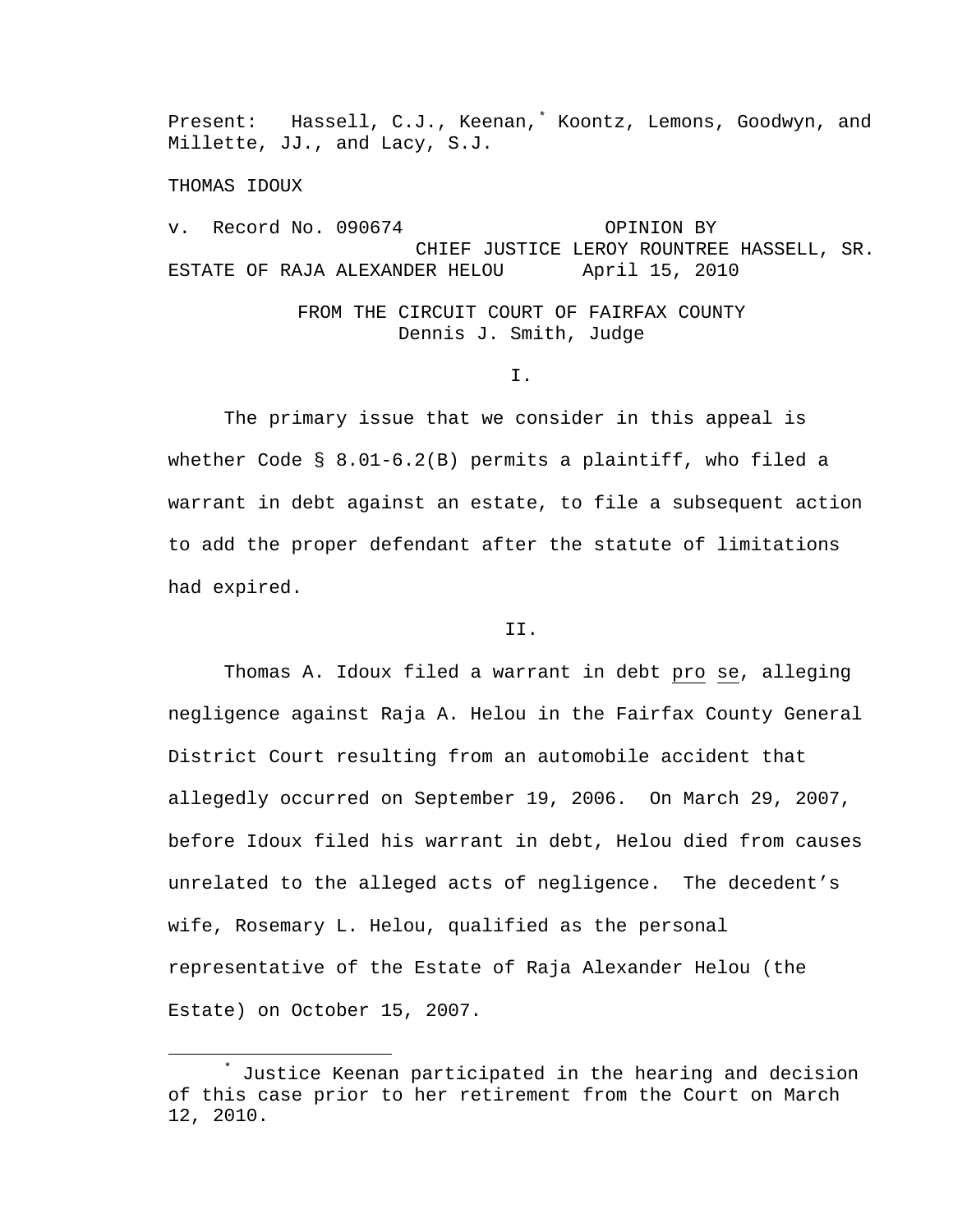The general district court dismissed the warrant in debt without prejudice on November 20, 2007, because Idoux had improperly identified a deceased defendant. Idoux did not appeal the warrant in debt judgment.

 On September 2, 2008, Idoux filed the present negligence action in the circuit court and identified the defendant as the "Estate of Raja Alexander Helou." On November 17, 2008, Idoux served the personal representative of the Estate with the complaint, after the relevant statute of limitations had expired. The Estate filed a plea in bar asserting that the Estate could not be a proper party to this action, that the complaint could not be amended to substitute the personal representative for the Estate, and that the applicable statute of limitations had expired. The circuit court agreed with the Estate and entered a judgment sustaining the plea in bar. Idoux appeals.

III.

A.

Code § 8.01-6.2(B) states:

"In the event that suit is filed against the estate of a decedent, and filed within the applicable statute of limitations, naming the proper name of estate of the deceased and service is effected or attempted on an individual or individuals as executor, administrator or other officers of the estate, such filing tolls the statute of limitations for said claim in the event the executor, administrator or other officers of the estate are unable to legally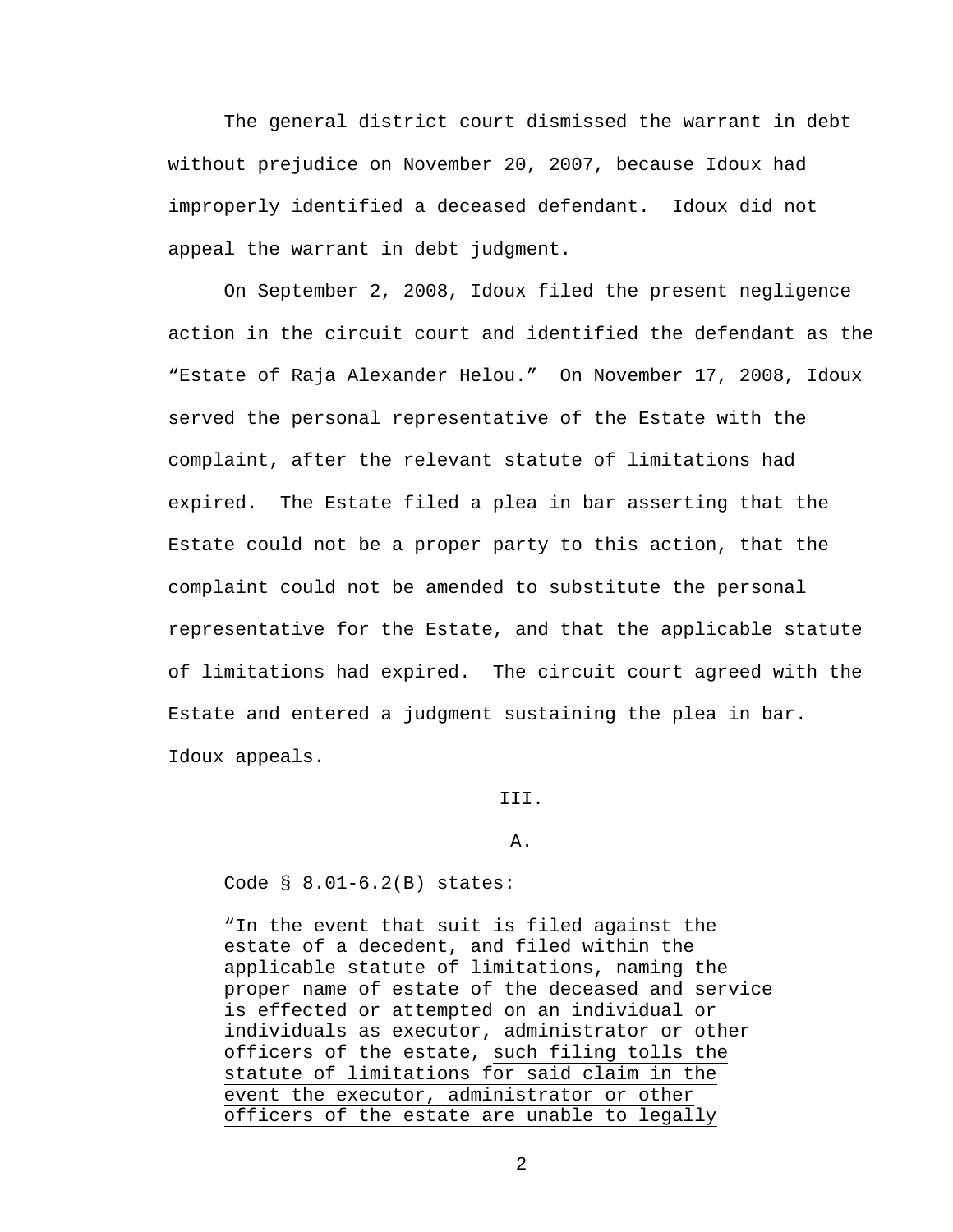receive service at the time service was attempted, or defend suit because their authority as executor, administrator or other officer of the estate excludes defending said actions, or their duties as executor, administrator or other officer of the estate had expired at the time of service or during the time of defending said action."

(Emphasis added.)

 Idoux, relying upon the above-emphasized portion of Code § 8.01-6.2(B), asserts that the statute of limitations was tolled when he mistakenly filed his action against the Estate. Idoux further asserts that he was entitled to amend his action to include the personal representative of the Estate, who would have been a proper party. Continuing, Idoux contends that Code § 8.01-6.2(B), contrary to this Court's holding in Swann v. Marks, 252 Va. 181, 476 S.E.2d 170 (1996), permits him to amend the complaint by substituting the personal representative for the Estate. We disagree with Idoux's contentions.

 We have consistently and repeatedly stated the principles of statutory construction that we apply when a statute is clear and unambiguous:

 " 'While in the construction of statutes the constant endeavor of the courts is to ascertain and give effect to the intention of the legislature, that intention must be gathered from the words used, unless a literal construction would involve a manifest absurdity. [When] the legislature has used words of a plain and definite import the courts cannot put upon them a construction which amounts to holding the legislature did not mean what it has actually expressed.' "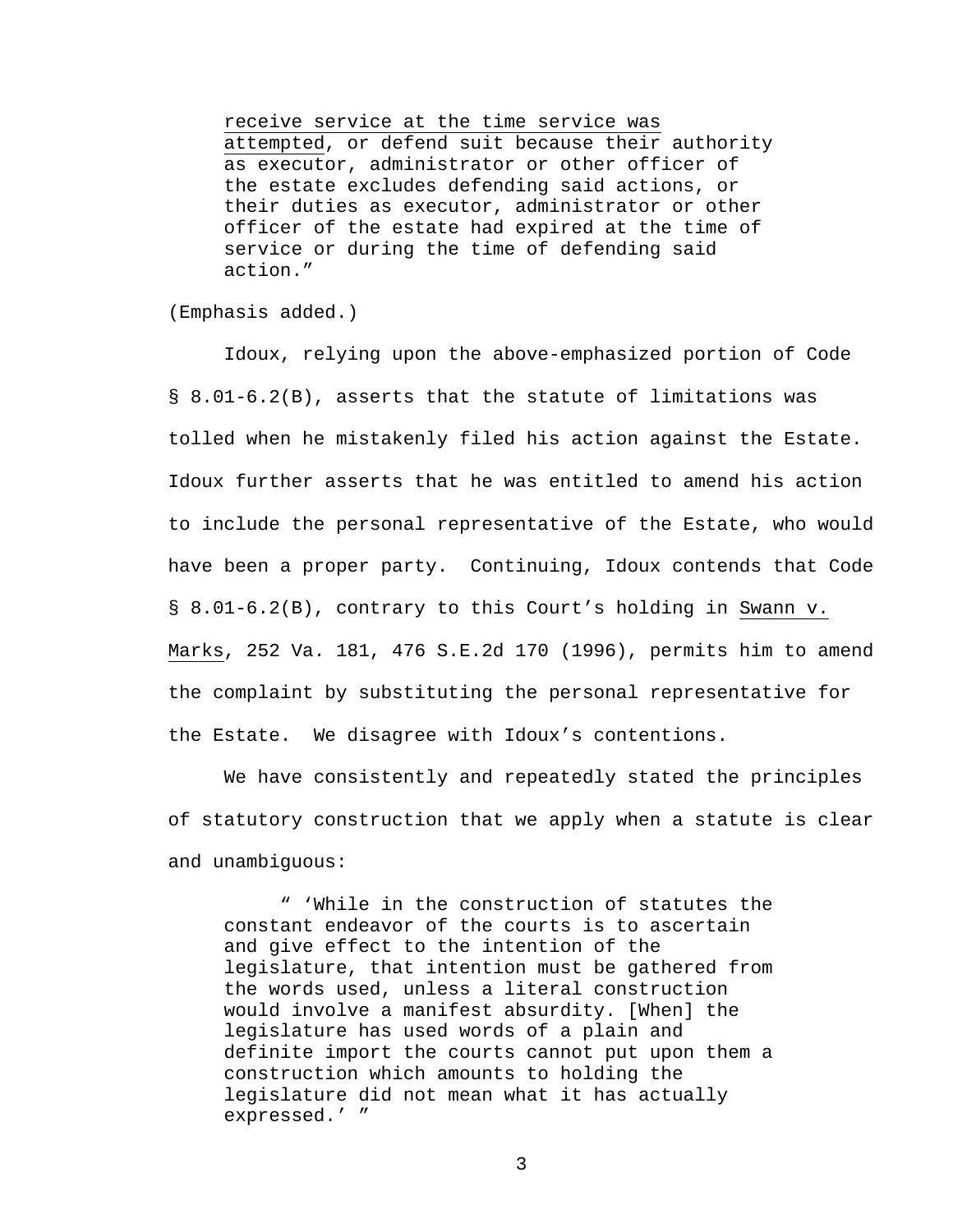Barr v. Town & Country Props., 240 Va. 292, 295, 396 S.E.2d 672, 674 (1990) (quoting Watkins v. Hall, 161 Va. 924, 930, 172 S.E. 445, 447 (1934)); accord Dodge v. Randolph-Macon Woman's College, 276 Va. 10, 15, 661 S.E.2d 805, 808 (2008); Davis v. Tazewell Place Assocs., 254 Va. 257, 260-61, 492 S.E.2d 162, 164 (1997); Abbott v. Willey, 253 Va. 88, 91, 479 S.E.2d 528, 530 (1997). We have also stated that "[i]n construing a statute, we must apply its plain meaning, and 'we are not free to add [to] language, nor to ignore language, contained in statutes.' " BBF, Inc. v. Alstom Power, Inc., 274 Va. 326, 331, 645 S.E.2d 467, 469 (2007) (quoting SIGNAL Corp. v. Keane Federal Systems, Inc., 265 Va. 38, 46, 574 S.E.2d 253, 257 (2003)).

 Applying the above-referenced principles, we reject Idoux's contention that Code § 8.01-6.2(B) tolled the applicable statute of limitations and allowed him to amend his action to include the personal representative of the Estate as a party to his action. Idoux admits, in his brief, that he mistakenly filed suit against the Estate, rather than against the personal representative of the Estate. This Court held in Swann, 252 Va. at 184, 476 S.E.2d at 171-72 that: "To toll the statute of limitations, a suit must be filed against a proper party. Virginia statutes do not authorize an action against an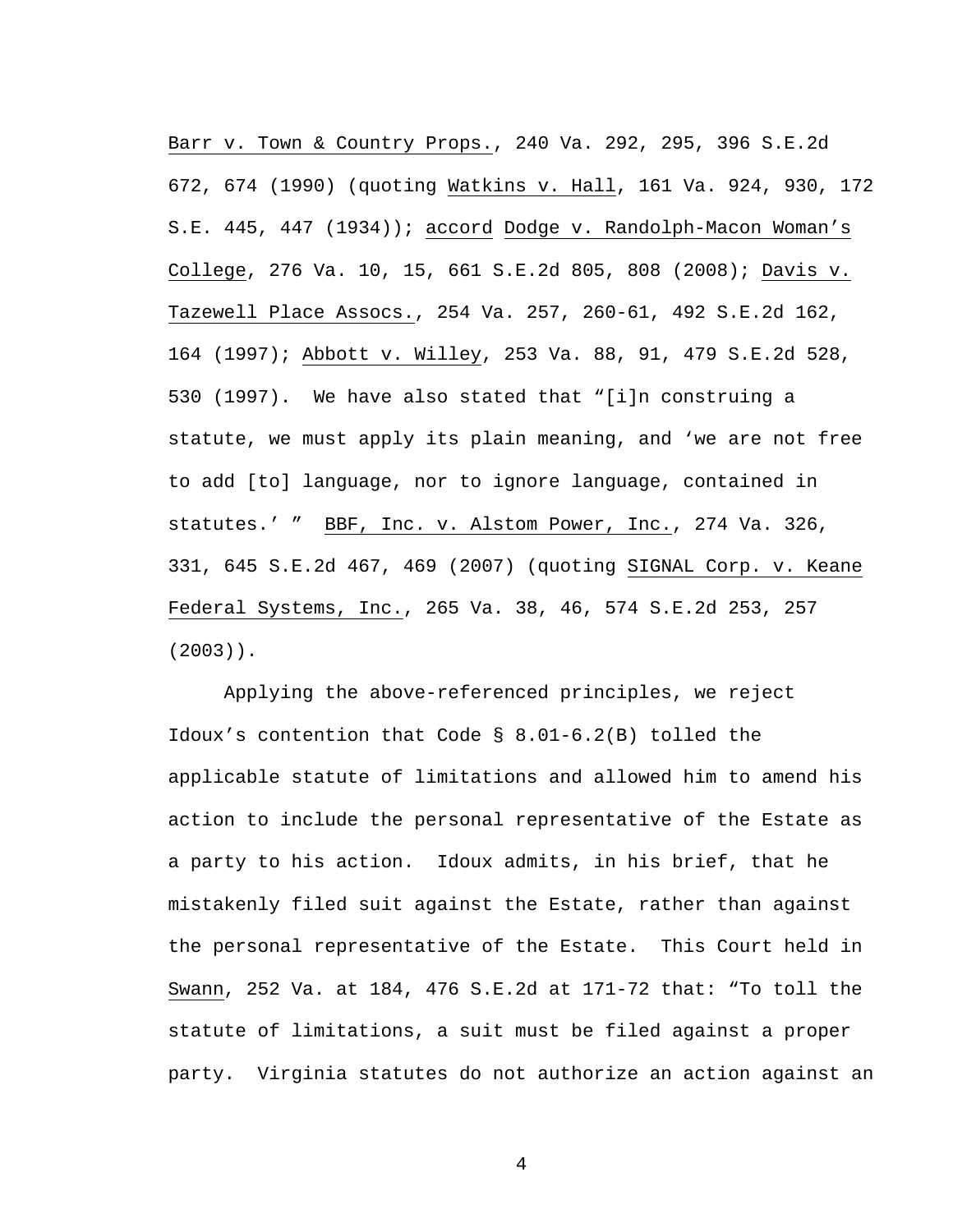'estate.' . . . . A [complaint] against an 'estate' is a nullity and cannot toll the statute of limitations."

Applying the plain meaning of Code  $\S$  8.01-6.2(B), Idoux's pleading against the Estate did not toll the statute of limitations. Code § 8.01-6.2(B) contains three exceptions that permit the tolling of the statute of limitations in the event that a proceeding is filed against the estate of a decedent within the applicable statute of limitations. The only statutory exception that the litigants discuss in this appeal is whether "such filing tolls the statute of limitations for [a] claim in the event the executor, administrator or other officers of the estate are unable to legally receive service at the time service was attempted." Code § 8.01-6.2(B). The litigants do not discuss the remaining exceptions in Code  $$8.01-6.2(B).$ 

 Code § 8.01-6.2(B) does not apply to Idoux because nothing in the record before this Court suggests that the personal representative of the Estate, who had been appointed before the expiration of the statute of limitations, was unable to legally receive service, had service been attempted before the expiration of the statute of limitations. The fact that the complaint against the Estate was a nullity did not render the Estate's personal representative unable to receive service of process of that invalid complaint.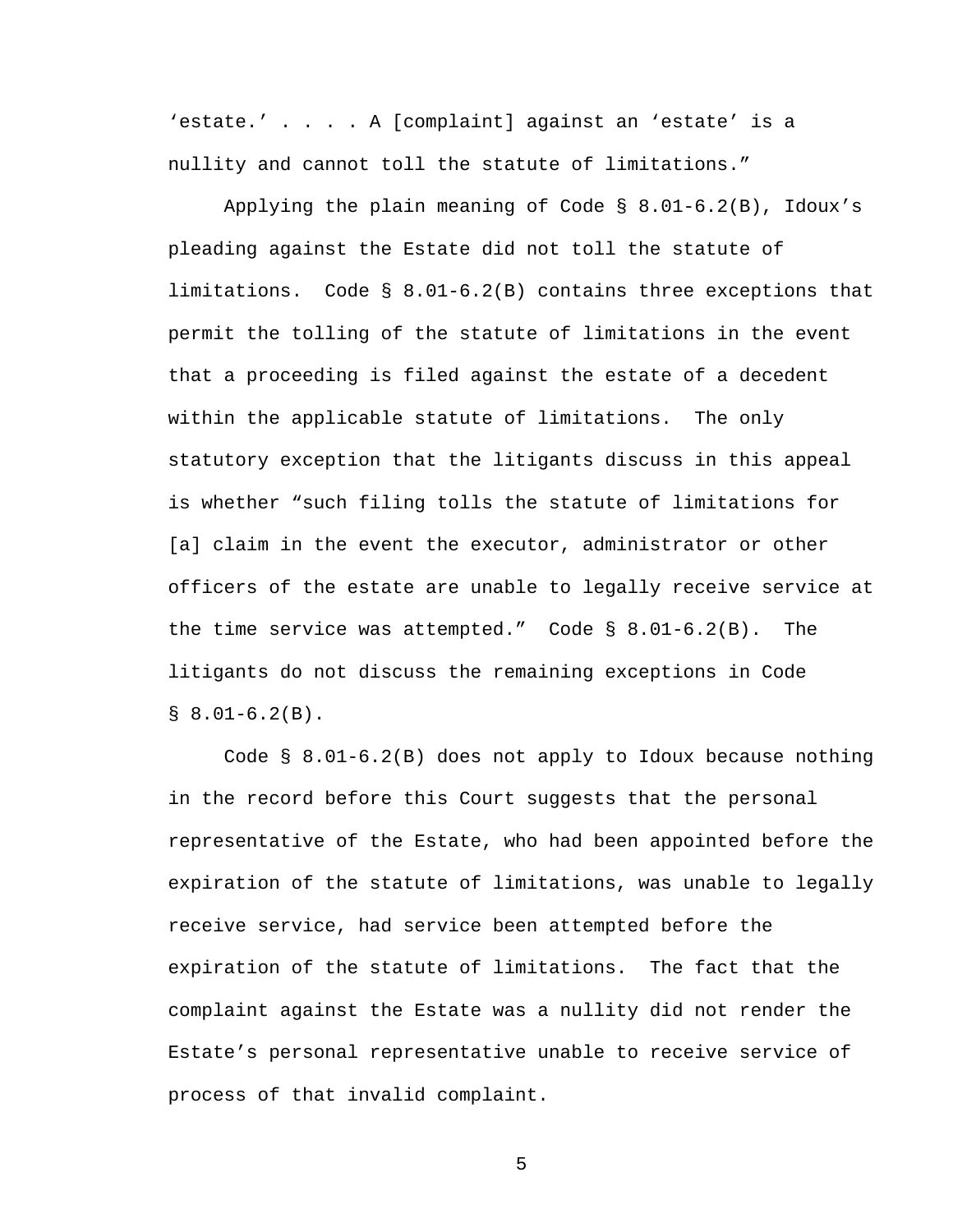We note that acceptance of Idoux's position would completely eviscerate the purpose of Code  $\S$  8.01-6.2(B) because the logical conclusion of his argument is that the other tolling provisions in Code § 8.01-6.2(B) are either meaningless or surplusage. "Every part of a statute is presumed to have some effect and no part will be treated as meaningless unless absolutely necessary." Sims Wholesale Co. v. Brown-Forman Corp., 251 Va. 398, 405, 468 S.E.2d 905, 909 (1996); see also Raven Red Ash Coal Corp. v. Absher, 153 Va. 332, 335, 149 S.E. 541, 542 (1929). And, as we have already stated, this Court is not free to ignore statutory language or render such language meaningless.

 Additionally, we observe that pursuant to Code § 8.01- 6.2(B), a filing may toll the statute of limitations for a "claim in the event the executor, administrator or other officers of the estate are unable to legally receive service at the time service was attempted." The phrase "at the time service was attempted" is temporal, and Idoux has failed to show that the personal representative of the Estate, who had been appointed before the expiration of the statute of limitations, was unable to legally receive service, had service been attempted before the expiration of the statute of limitations. Code § 8.01-6.2(B). Indeed, the record is devoid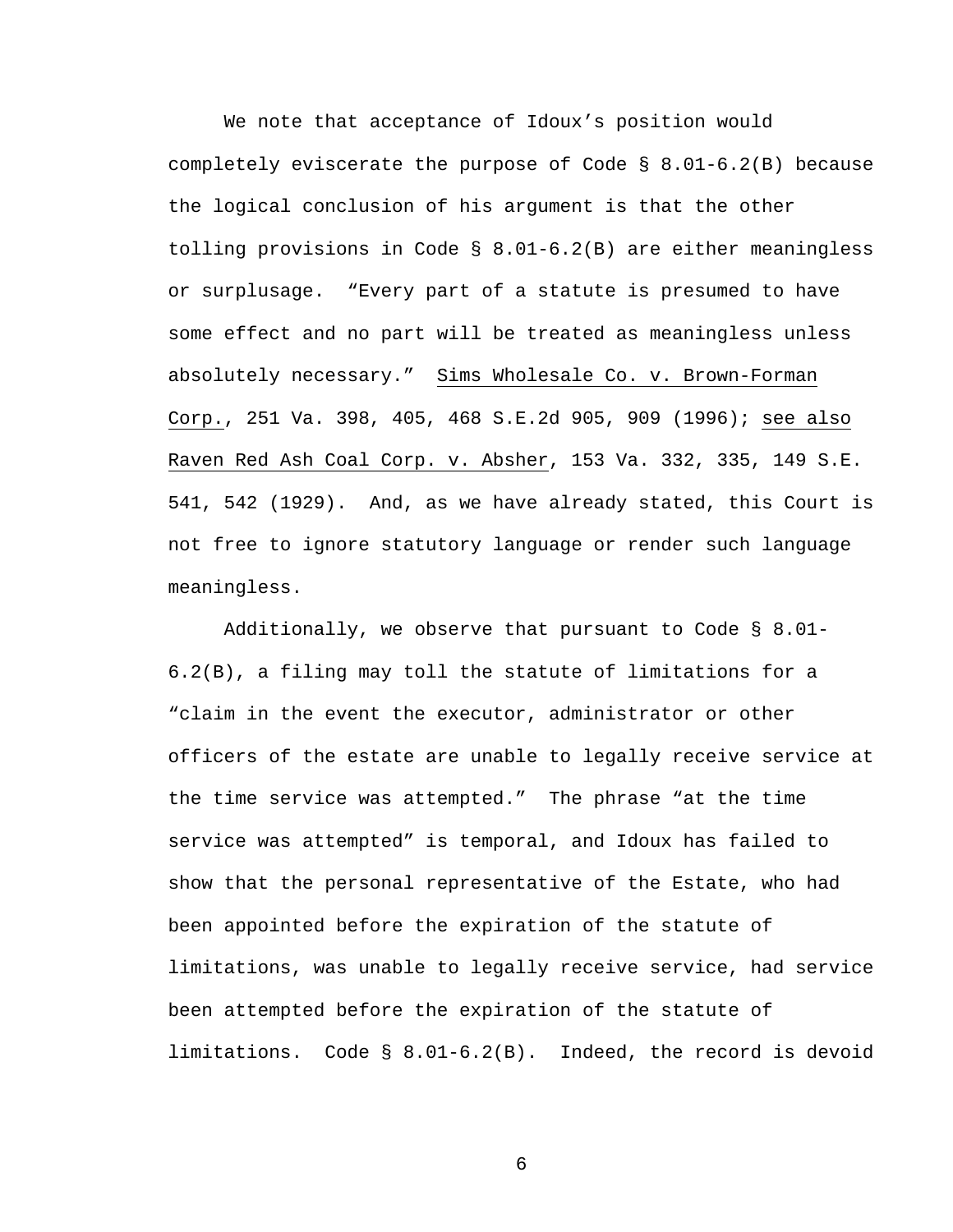of any evidence that an attempt was made to serve the administrator before the statute of limitations expired.

 Idoux devotes a significant portion of his brief to asserting that a personal representative cannot legally receive service for an estate when the plaintiff names the estate instead of the personal representative of the estate as the defendant. He cites no authority for this proposition. Mrs. Helou qualified as personal representative for the Estate of Raja Alexander Helou on October 15, 2007, almost a year before the complaint was filed. Since her appointment, she had full authority to accept service of and defend lawsuits. See Code  $\S$  8.01-229(B)(2)(b).

 We observed in James v. Peyton, 277 Va. 443, 453 n.3, 674 S.E.2d 864, 868 n.3 (2009) that the statutory language at issue in this case in Code § 8.01-6.2(B) does not apply when an executor, administrator, personal representative, or other officer of an estate was legally able to receive service of the action filed with the proper name. Our observation regarding the effect of Code § 8.01-6.2(B) in James v. Peyton, supra, is equally applicable here, and we adopt that statement as our holding in this case.

B.

 Relying upon Code § 8.01-229(B)(2), Idoux asserts that he was entitled to amend his lawsuit to include the personal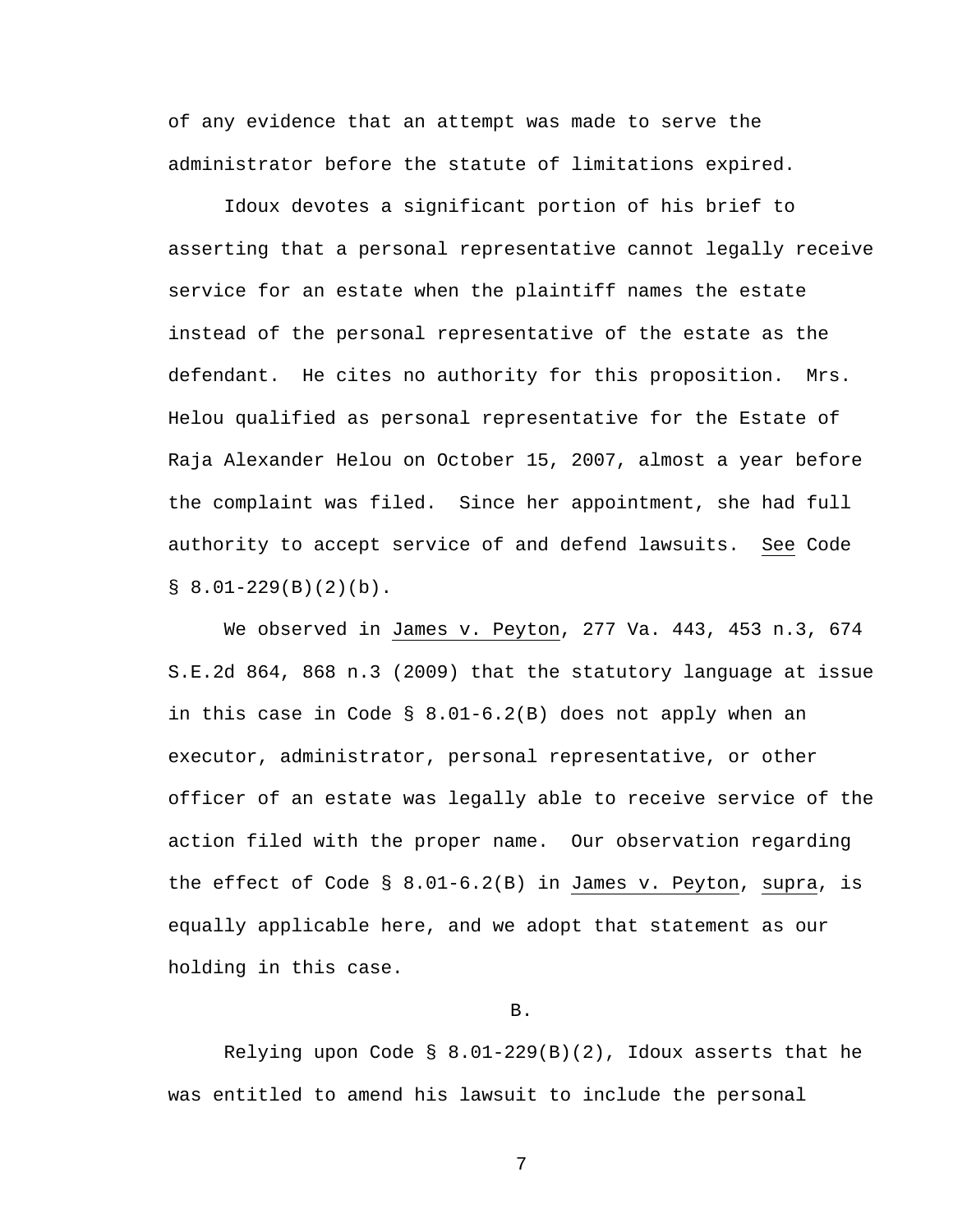representative as a party defendant and that his complaint could be amended within two years of its filing if the complaint was filed within the statute of limitations. Additionally, Idoux argues that the filing of his pleading against the Estate was sufficient to invoke the protection of Code  $\S$  8.01-229(B)(2) and that he should be allowed to amend his complaint because his motion to amend was filed within two years after he filed the warrant in debt pro se in the general district court. Idoux's arguments are without merit.

Code § 8.01-229(B)(2) states in relevant part:

"If a person against whom a personal action may be brought dies before the commencement of such action and before the expiration of the limitation period for commencement thereof then a claim may be filed against the decedent's estate or an action may be commenced against the decedent's personal representative before the expiration of the applicable limitation period or within one year after the qualification of such personal representative, whichever occurs later.

We discussed Code § 8.01-229(B)(2) in Swann v. Marks,

supra. We stated:

"To toll the statute of limitations, a suit must be filed against a proper party. Virginia statutes do not authorize an action against an 'estate.' Code §§ 8.01-229(B)(1) and (B)(2) direct the decedent's personal representative to file any personal action which the decedent may have been entitled to bring and to defend any personal action which could be brought against the decedent. This limitation is further highlighted by the language of the statute which allows claims to be filed against the property of the estate, but provides that actions may only be filed against the decedent's personal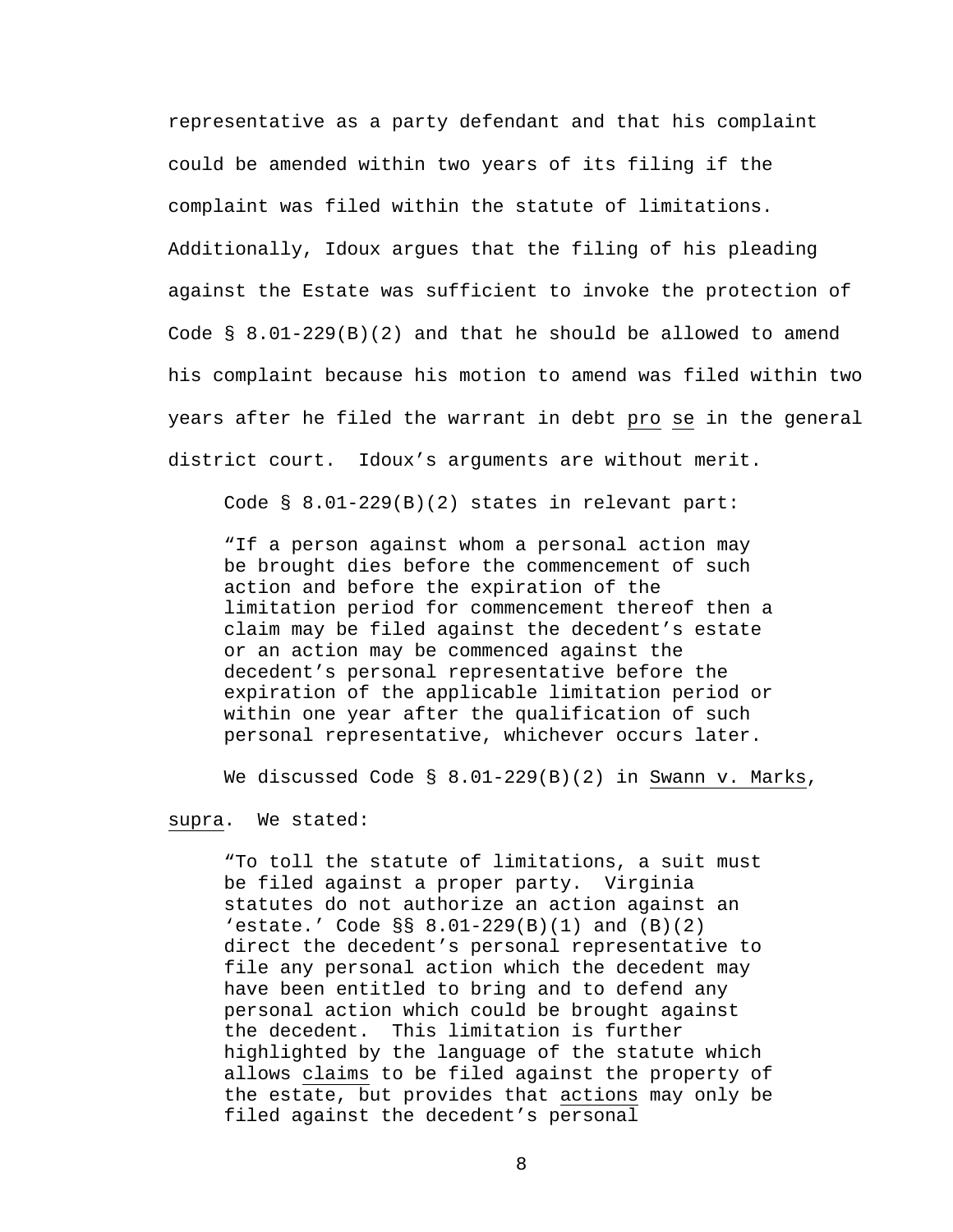representative. Code §§ 8.01-229(B)(2) and (B)(4). This statutory scheme is consistent with the principle that 'suits and actions must be prosecuted by and against living parties.' Rennolds v. Williams, 147 Va. 196, 198, 136 S.E. 597, 597 (1927). A [complaint] against an 'estate' is a nullity and cannot toll the statute of limitations."

252 Va. at 184, 476 S.E.2d at 171-72 (footnote omitted).

We recently explained in James v. Peyton, supra:

 "Prior to July 1, 1991, an action 'filed against a deceased party was a nullity.' Parker v. Warren, 273 Va. 20, 24, 639 S.E.2d 179, 181 (2007) (citing Rennolds v. Williams, 147 Va. 196, 198-200, 136 S.E. 597-98 (1927)). 'Thus, if a litigant filed a personal action against a defendant who, possibly unbeknownst to the plaintiff, had died, . . . the statute of limitations would continue to run.' Id. Nor could the error, even if unintentional, be cured by substituting the executor or administrator of the deceased party's estate 'because the personal representative was a person distinct from the decedent, the mistaken naming of the decedent was not a misnomer and substitution of the personal representative did not relate back to the initial filing of the lawsuit.' Id. (citing Rockwell v. Allman, 211 Va. 560, 561, 179 S.E.2d 471, 472 (1971)); see also Swann, 252 Va. at 184, 476 S.E.2d at 172.

 "However, an amendment of Code § 8.01-229 in 1991 adding subsection (B)(2)(b) altered this long-standing rule 'by providing that [an action] filed against a defendant who was deceased when the action was filed could be amended to substitute the decedent's personal representative.' Parker, 273 Va. at 24, 639 S.E.2d at 181."

277 Va. at 450-51, 674 S.E.2d at 867.

 Idoux's general district court warrant in debt was not amended, but rather it was dismissed. Pursuant to Code § 8.01-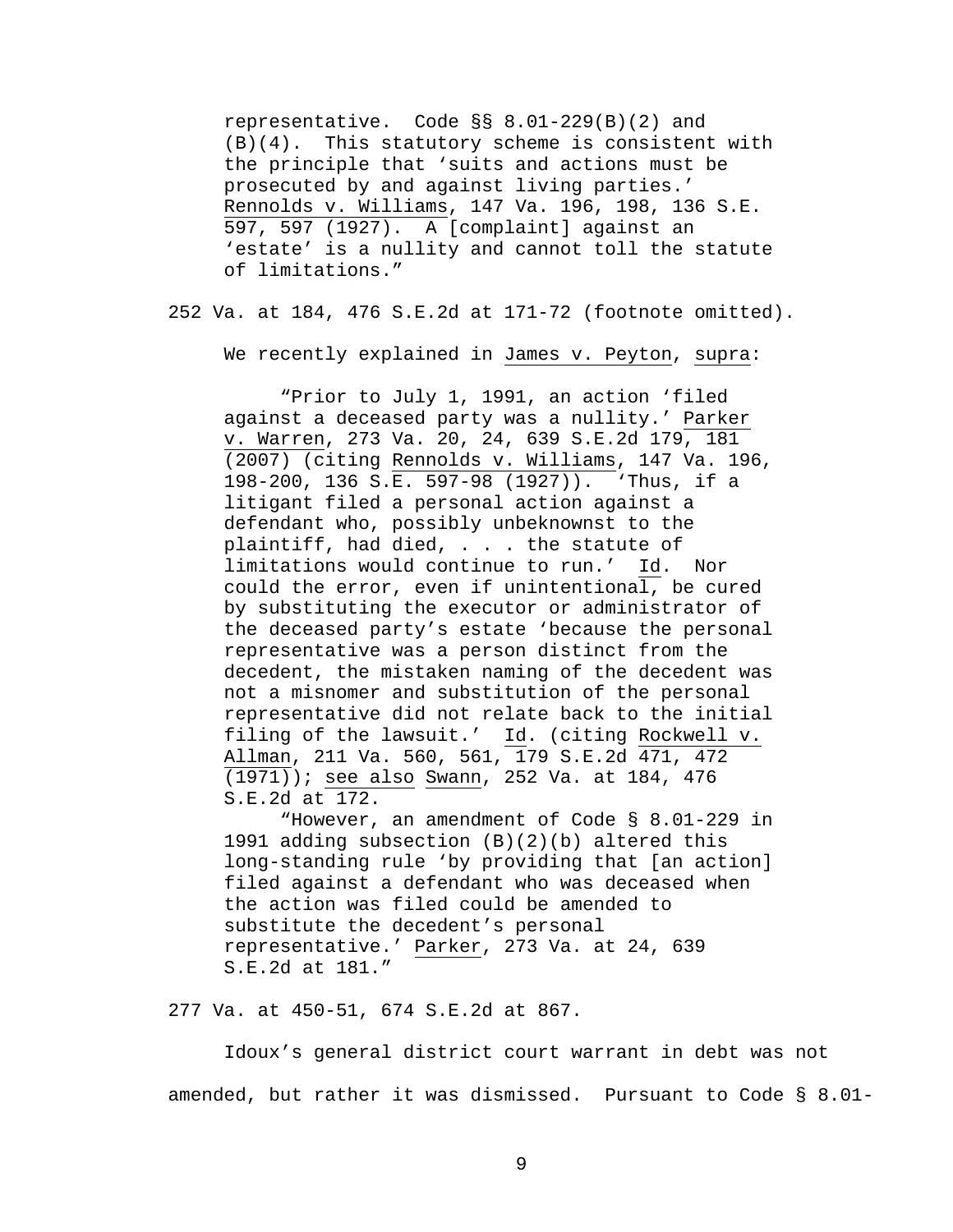229(B)(2), Idoux may have filed an action against the personal representative before the expiration of the statute of limitations or within one year after qualification of the personal representative, whichever occurred later. Neither of these events occurred.

 We also held in James that Code § 8.01-229(B)(2)(b) did not alter the long-standing rule that a complaint must express "the identity of the party the plaintiff intends to name as the defendant and upon what basis the party is liable to the plaintiff." 277 Va. at 451, 674 S.E.2d at 867. We hold that Idoux's arguments are without merit because as we have already stated, Virginia statutes do not authorize an action against an estate.

 Idoux has admitted that the Estate is not a proper defendant to this proceeding and that he should have filed suit against the personal representative of the Estate. Code §§ 8.01-229(B)(1) and (B)(2) do not apply because they direct the decedent's personal representative to file personal actions which the decedent may have been entitled to bring and to defend personal actions that could have been filed against the decedent. Code § 8.01-229(B)(2) did not change our jurisprudence that a complaint must contain the identity of the proper party who may be liable to the plaintiff, in this